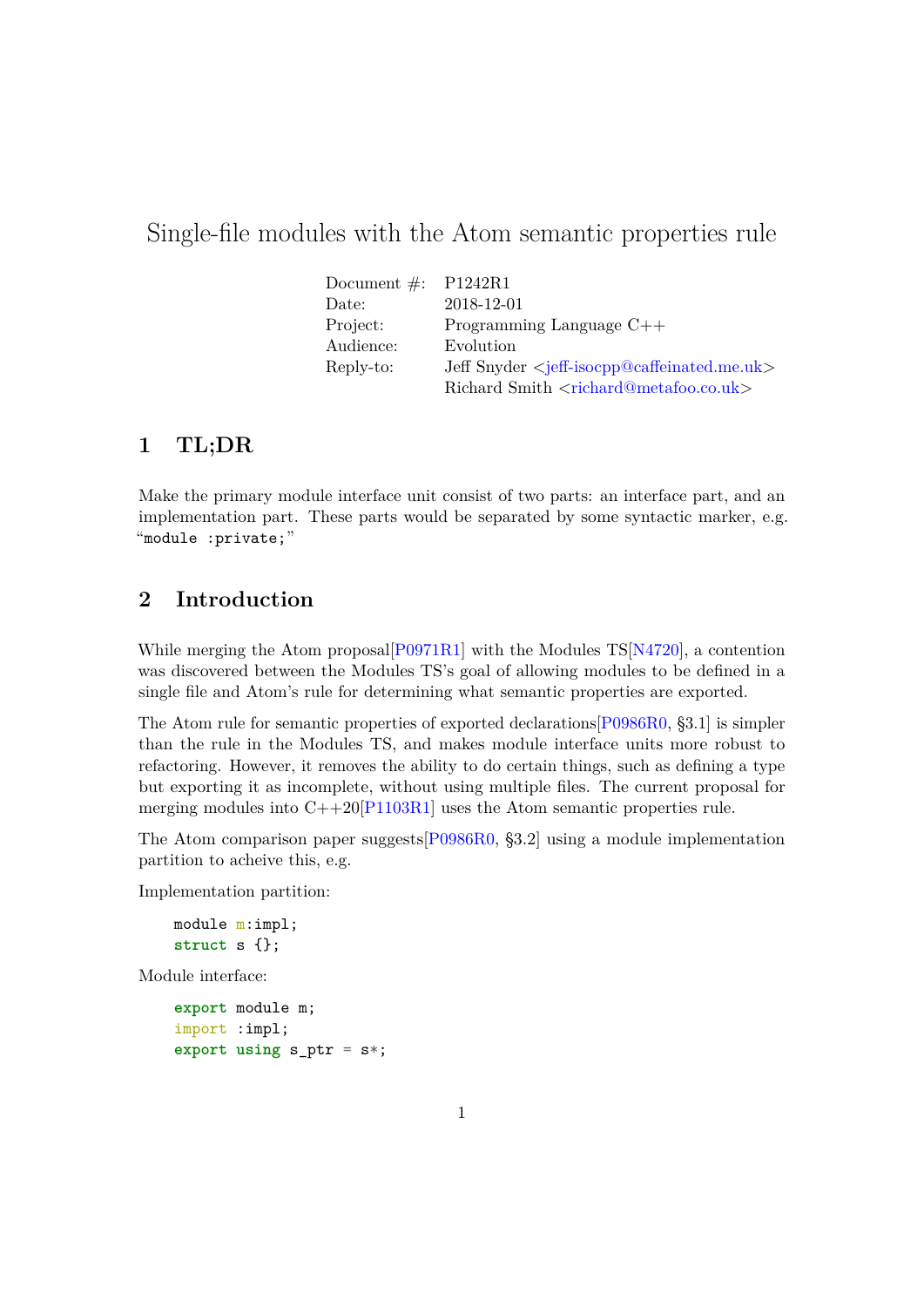This paper proposes an alternative way to reconcile these aims: by allowing a module interface and a module implementation partition to co-exist in the same file.

## **3 Proposal**

This paper proposes allowing a single *inline module implementation partition* to be included in the primary module interface unit. If the primary module interface unit includes an inline module implementation partition, it will appear after the interface itself and be separated from the interface by some syntatctic divider.

Even if an inline module implemenation partition is present, the term *primary module interface partition* refers only to the interface section of the primary module interface unit, i.e. the section preceeding the inline module implementation partition.

The structure of the primary module interface unit will then be as follows:

- 1. Module interface partition
- 2. Optional inline module implementation partition

When a the primary module interface partition is imported (either via import into a module implementation partition, or via implicit import into a module implementaiton unit), its corresponding inline module implementation partition, if present, is also imported.

### **4 Example**

As a placeholder syntax, this paper uses "module: private;" as the marker that divides the module interface from the inline implementation partition.

Using inline module implementation partitions, the example from the introduction would be written as follows:

```
export module m;
struct s;
export using s<sub>-p</sub>tr = s<sup>*</sup>;
module :private;
struct s{};
```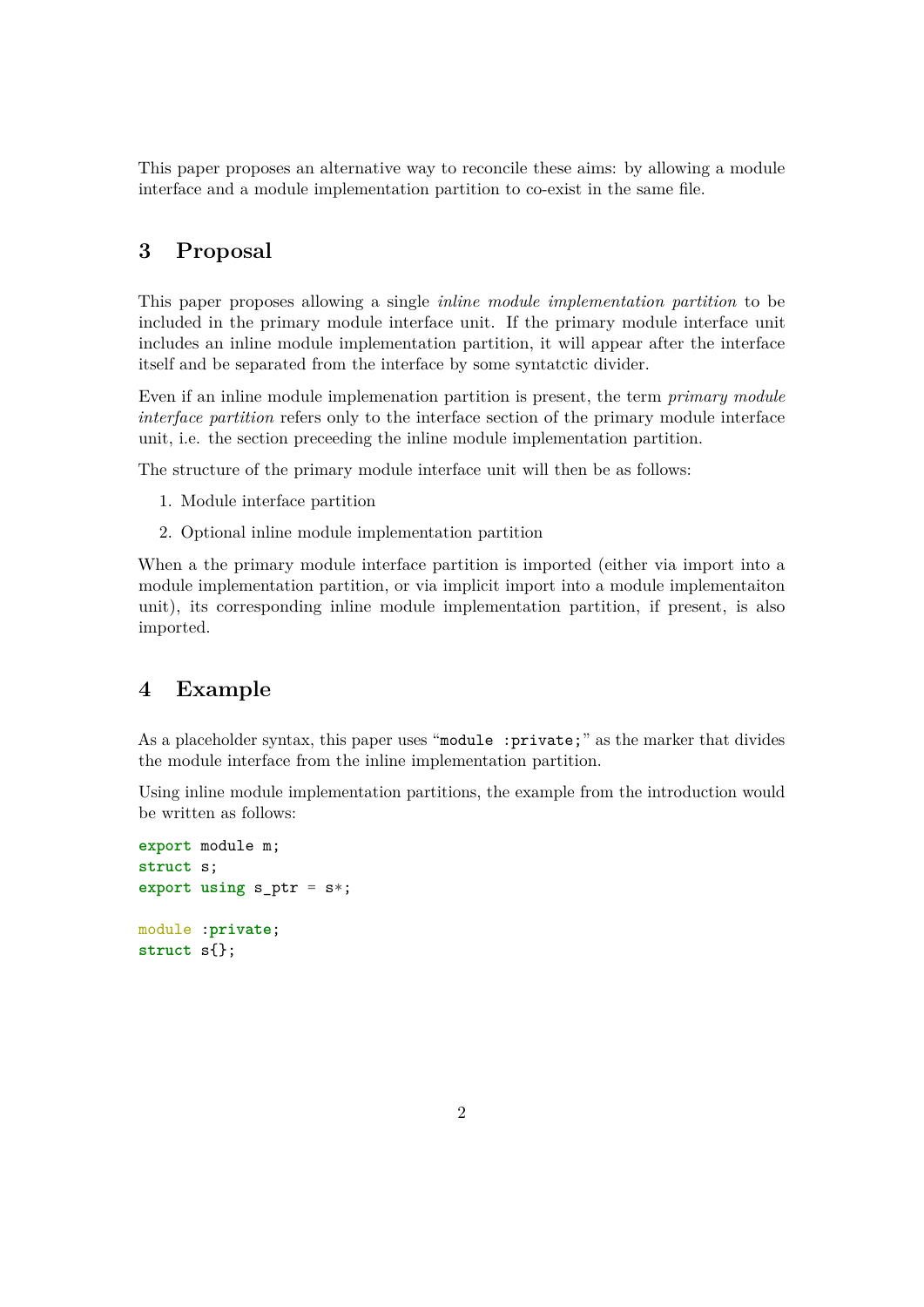## **5 Marker Syntax**

The syntax "module :private;" was chosen as the palceholder syntax because it resembeles the start of a module implementation partition (whilst omitting the module name becuase re-specifying in the same file would be redundant), uses a keyword for the partition name to avoid conflicts with other module paritions, and can be identified by tools without fully parsing the module unit.

Other candidates for the syntax of the marker include:

- module M:private;
- module M:;
- module M;
- module :;
- module :private;
- module private;
- module;
- export module;
- export;
- do export module;
- private module;
- not module;
- import module;
- inline module :private;
- inline module;

### **6 Wording**

Change the **[basic.link]** grammar as follows:

```
translation-unit:
     preambleopt declaration-seqopt private-module-fragmentopt
```
*private-module-fragment:* module : private ; *declaration-seqopt*

Add a paragraph in **[basic.link]**: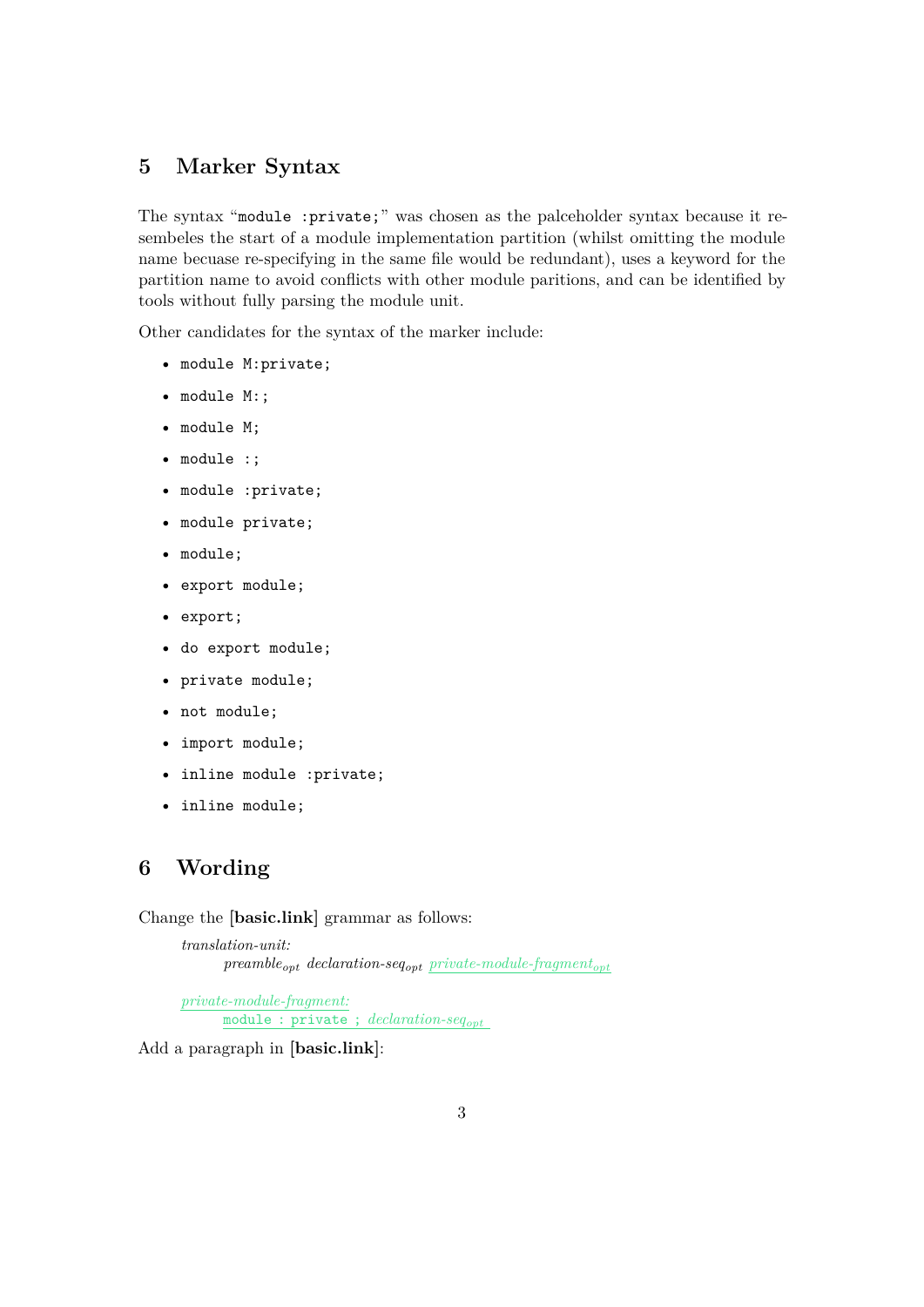A *private-module-fragment* shall only appear in a primary module interface unit ([dcl.module.unit]).

Change paragraph **[dcl.inline]p7** as follows:

An exported inline function or variable shall be defined in the translation unit containing its exported declaration, outside the *private-module-fragment* (if any).

Change paragraph **[dcl.module.interface]p1** as follows:

An *export-declaration* shall only appear at namespace scope and only in the purview of a module interface unit. An *export-declaration* shall not appear directly or indirectly within an unnamed namespace or a *private-module-fragment*.

Change paragraph **[dcl.module.global]p5** bullets 1-3 as follows:

- [...] whose point of instantiation is in M and is not within a *private-module-fragment*
- [...] whose point of instantiation is in M and is not within a *private-module-fragment*
- [...] lookup result for a dependent name that appears in M and not within a *private-module-fragment* (12.7.4)

#### Change paragraph **[dcl.module.context]p3** as follows:

if the template is defined in a module interface unit of a module M and the point of instantiation is not in a module interface unit of M, the point at the end of the *declaration-seq* of the primary module interface unit of M (prior to the *private-module-fragment*, if one is present).

Change paragraph **[dcl.module.reach]p3** bullet 2 as follows:

[...] it is not discarded (9.11.4), either does not appear within a *private-module-fragment* or appears in a *private-module-fragment* of the module containing the program point, and appears in a translation unit that is reachable from that program point.

#### Change paragraph **[temp.point]p8** as follows:

in addition to the points of instantiation described above, for any such specialization that has a point of instantiation within the *declaration-seq* of the translation unit, prior to the *private-module-fragment* (if any), the point after the *declaration-seq* of the *translation-unit* is also considered a point of instantiation, and for any such specialization that has a point of instantiation within the *private-module-fragment*, the end of the translation unit is also considered a point of instantiation.